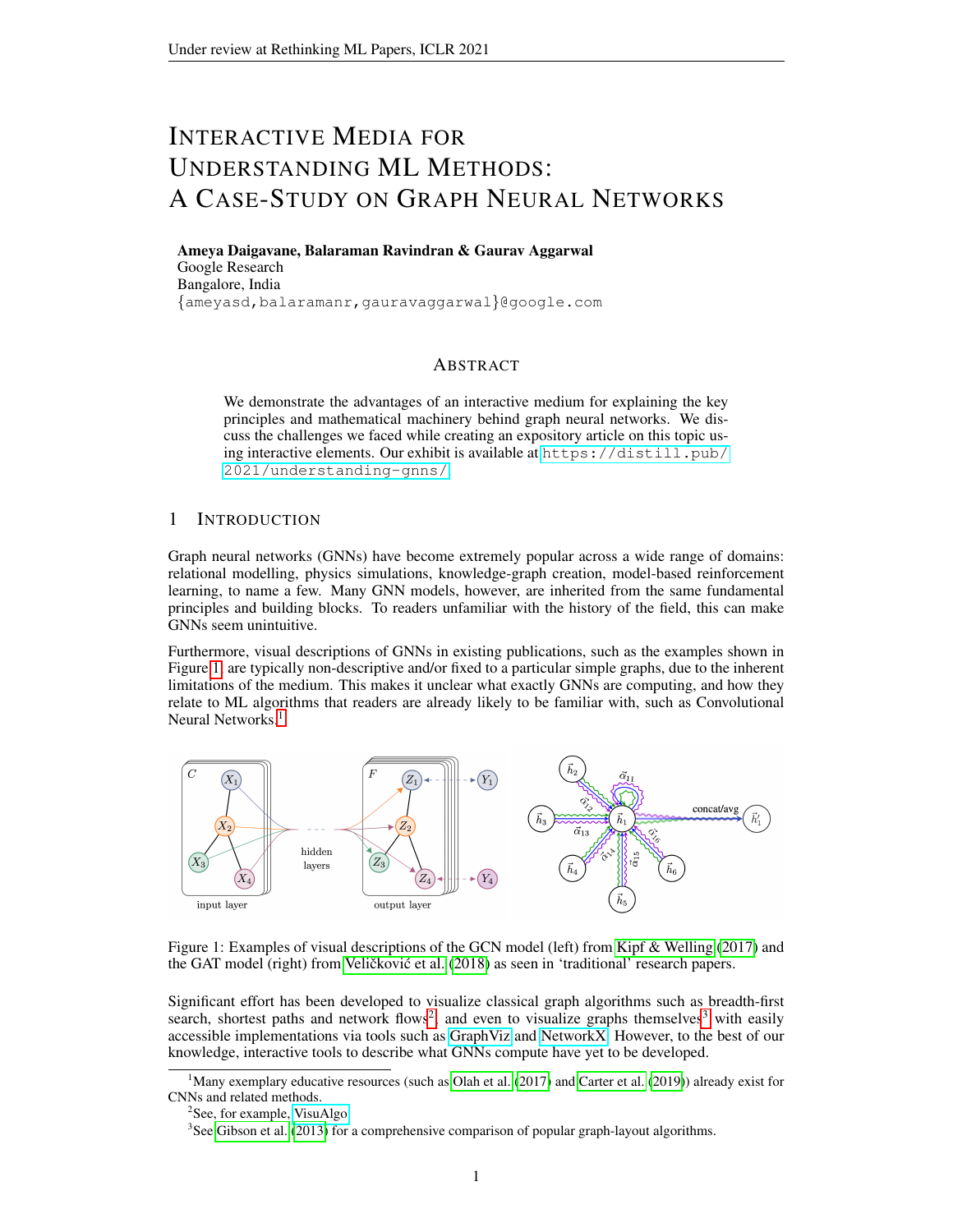To bridge this gap in understanding GNNs, we have created an expository article 'Understanding Convolutions on Graphs', which exploits the interactivity of the web format to visually explain the non-trivial concepts that drive GNNs. In this paper, we use this article as a running example to highlight the usefulness of interactive media to describe otherwise seemingly difficult concepts and the challenges involved. The rest of the paper is organised as follows:

- In Section [2,](#page-1-0) we discuss the specific visualizations we have designed, comparing them to 'static' visualizations seen in traditional research articles on GNNs.
- In Section [3,](#page-7-0) we emphasize the variety of challenges we faced while creating our exhibit. We expect these challenges to be encountered by authors of similar articles in the future, even beyond graph neural networks.
- In Section [4,](#page-7-1) we address concerns about the accessibility of our article's presentation.
- In Section [5,](#page-8-0) we conclude with a summary of the benefits and drawbacks of interactive media for explaining methods in machine learning, from our perspective.

Finally, to enhance the reproducibility of our interactive visualizations, we have created [Observ](https://observablehq.com/)[ableHQ](https://observablehq.com/) notebooks in JavaScript<sup>[4](#page-1-1)</sup>, which can be forked and modified by anyone interested to create similar exhibits.

# <span id="page-1-0"></span>2 DESIGNING VISUAL DESCRIPTIONS OF GNNS

## 2.1 UNDERSTANDING SPECTRAL CONVOLUTIONS

Our article first discusses spectral convolutions, an operation that 'updates' the features of nodes within a given graph. Spectral convolutions are defined using eigenvectors of the graph Laplacian, L:

$$
L=D-A.
$$

We provide a visualization of these eigenvectors for a specific graph: the regular  $16 \times 16$  grid, reminiscent of a 2D image with only 1 channel, where each node is connected to either 3, 5 or 8 neighbours depending on its position within the grid. We chose a grid because:

- Readers are likely to be familiar with the structure of the grid.
- The grid is particularly easy to visualize just as an image, because nodes can be identified by their absolute position.

The resulting visualization (Figure [2\)](#page-2-0) enforces the idea of how eigenvectors of the Laplacian are tied to 'smoothness' of node features across a graph, and how the spectral representation is the analogue of the Fourier representation for images in terms of underlying frequencies.

# 2.2 UNDERSTANDING CHEBNET

ChebNet [\(Defferrard et al., 2016\)](#page-9-5) works with polynomial filters, defined as polynomials  $p(L)$  of the graph Laplacian  $L$ . At first, however, it is unclear what these polynomials define, especially as their degree increases. We have created an interactive visualization (Figure [3\)](#page-3-0) where the reader can change the coefficients of these polynomials, and visualize their effect on a regular grid. The reader can toggle node features, as well. The spectral representations of these filters are also depicted, highlighting the relation to spectral convolutions defined earlier.

# 2.3 INTERACTIVE GNN MODELS

To ensure our exhibit is indeed relevant to modern-day practitioners, we have first picked the most popular GNN models:

• Graph Convolutional Networks (GCN) [\(Kipf & Welling, 2017\)](#page-9-0)

<span id="page-1-1"></span><sup>4</sup>Link to Observable notebooks can be found at [https://distill.pub/2021/](https://distill.pub/2021/understanding-gnns/#supplementary) [understanding-gnns/#supplementary](https://distill.pub/2021/understanding-gnns/#supplementary).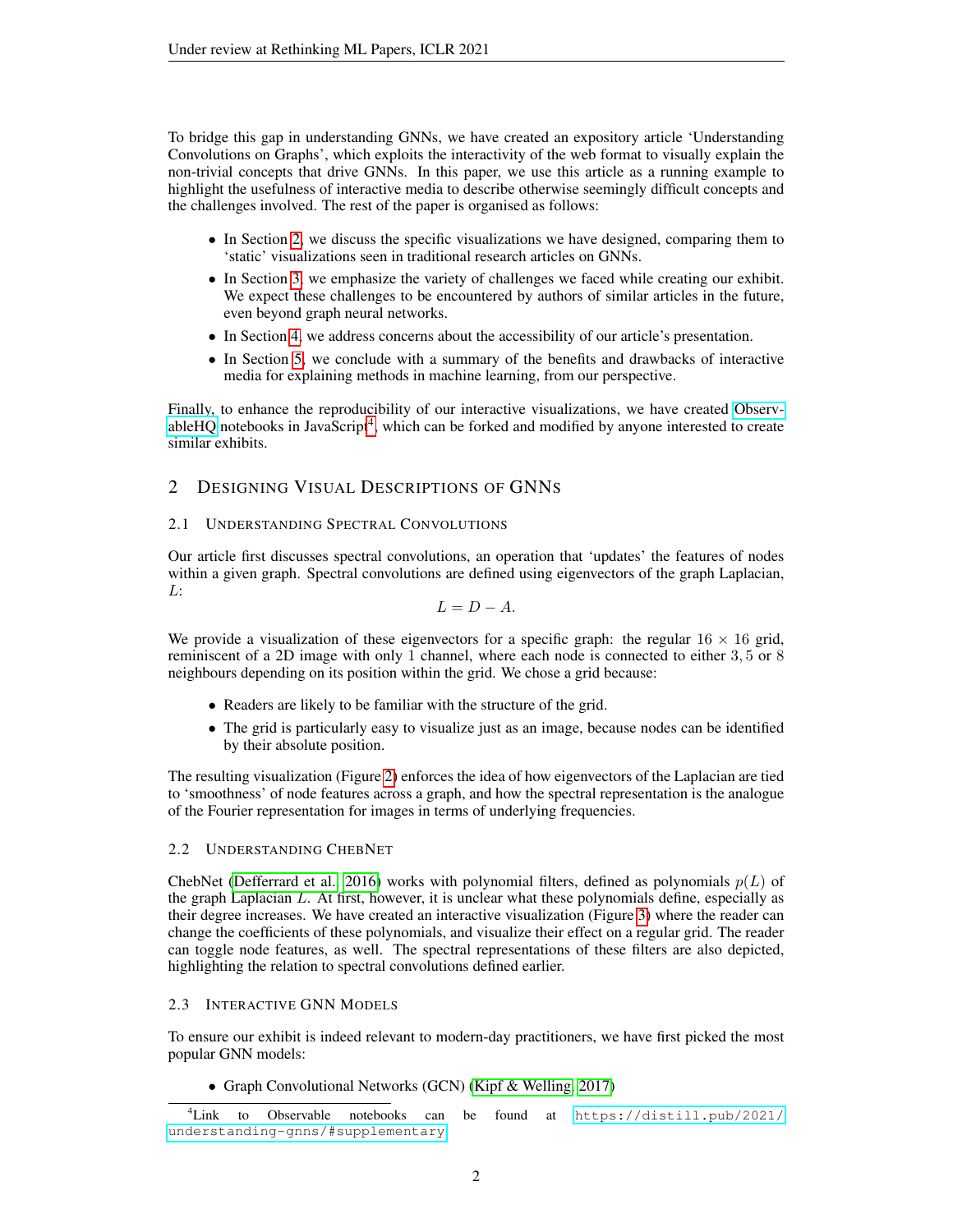- Graph Attention Networks (GAT) (Veličković et al., [2018\)](#page-9-1)
- Graph Sample and Aggregate (GraphSAGE) [\(Hamilton et al., 2017\)](#page-9-6)
- Graph Isomorphism Network (GIN) [\(Xu et al., 2019\)](#page-9-7)

and then created annotated formulas for each of them, using a color scheme as shown in Figure [4.](#page-4-0)

To further strengthen the reader's understanding, we have created interactive versions of these models, where readers can see update equations at a node while varying the model's parameters. Readers can select their node of interest by clicking on it: the formulas and resulting calculations adapt automatically in real-time (Figure [5\)](#page-5-0). They can additionally randomize the graph structure and features to see how these equations change.

Compared to the static diagrams shown in Figure [1,](#page-0-0) our visualizations are not only flexible with respect to the graph topology, but also detailed with the exact computation performed by the GNN model at the different nodes, without being overly complicated.

#### 2.4 EXPERIMENTS WITH THE GAME OF LIFE

Our article experiments with GNNs for Conway's Game of Life [\(Gardner, 1970\)](#page-9-8), comparing them to a CNN baseline. While these models were trained on a fixed set of example grids, we expose these models to user-inputted grids by running them in-browser. This visualization (Figure [6\)](#page-6-0) allows readers to explore different types of errors that these models make; by simply clicking on the input grid, the reader can see predictions change in real-time.



<span id="page-2-0"></span>Figure 2: Readers can change the sliders representing spectral coefficients (shown on the right) to see how the actual features on the grid (shown on the left) change.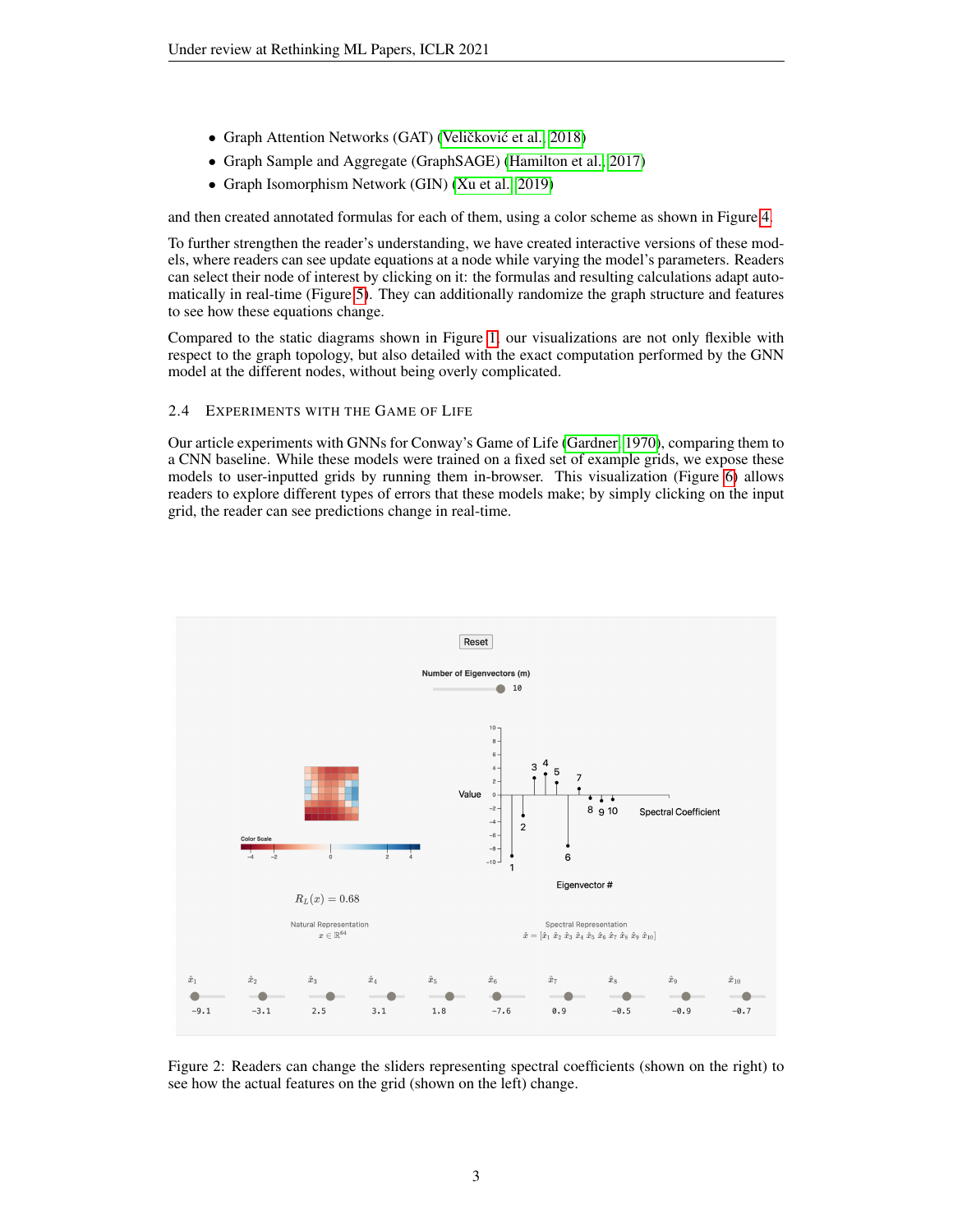

<span id="page-3-0"></span>Figure 3: Readers can change the sliders representing polynomial coefficients, and click on the input grid (top left) to toggle binary node features, to see how the output of the convolution (top right) changes.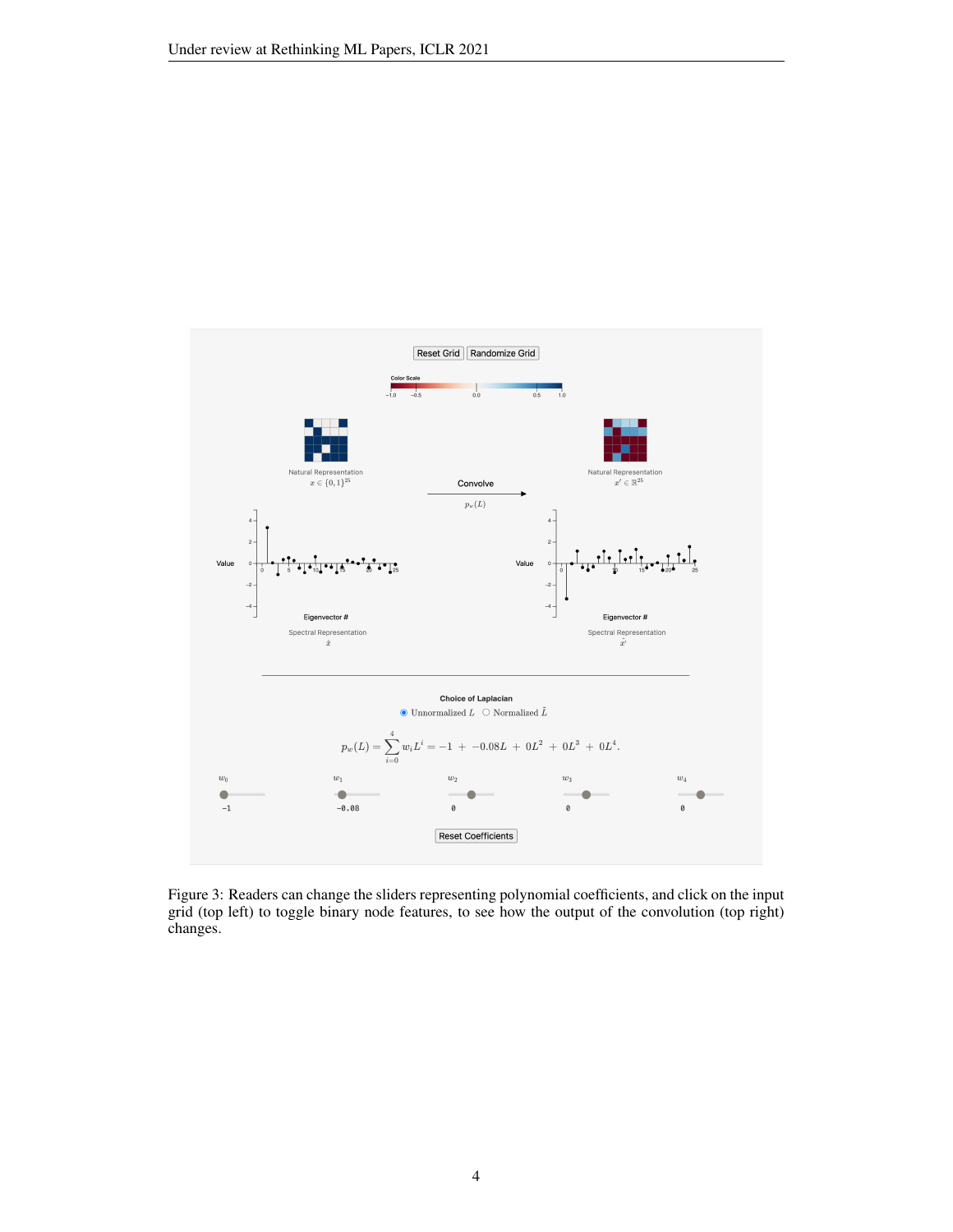

<span id="page-4-0"></span>Figure 4: Annotated update equations for different models with a consistent color scheme to identify common characteristics across them.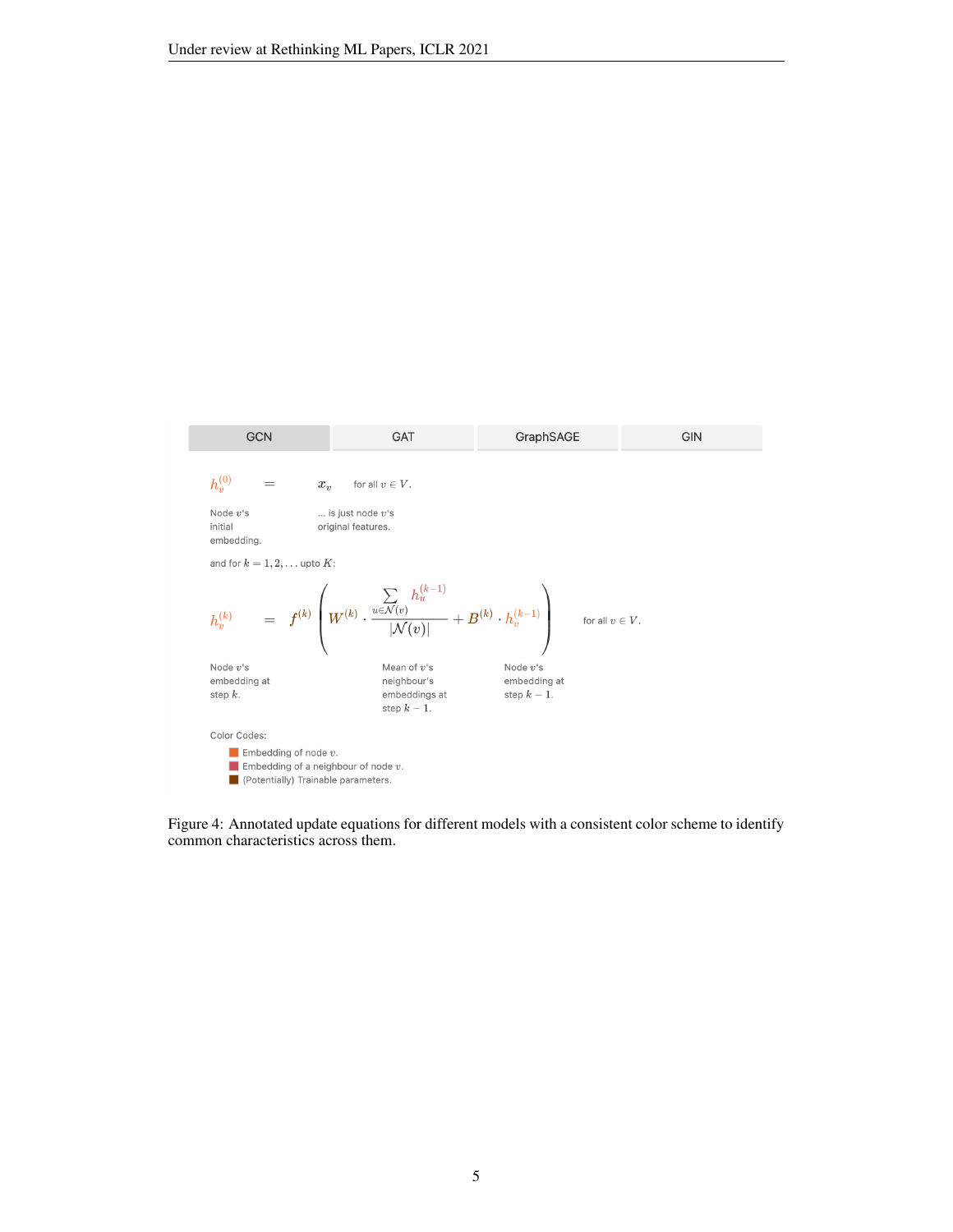

<span id="page-5-0"></span>Figure 5: Readers can interact with different GNN models by varying parameters and connectivity of the underlying graph, and seeing how the update equations at each node changes.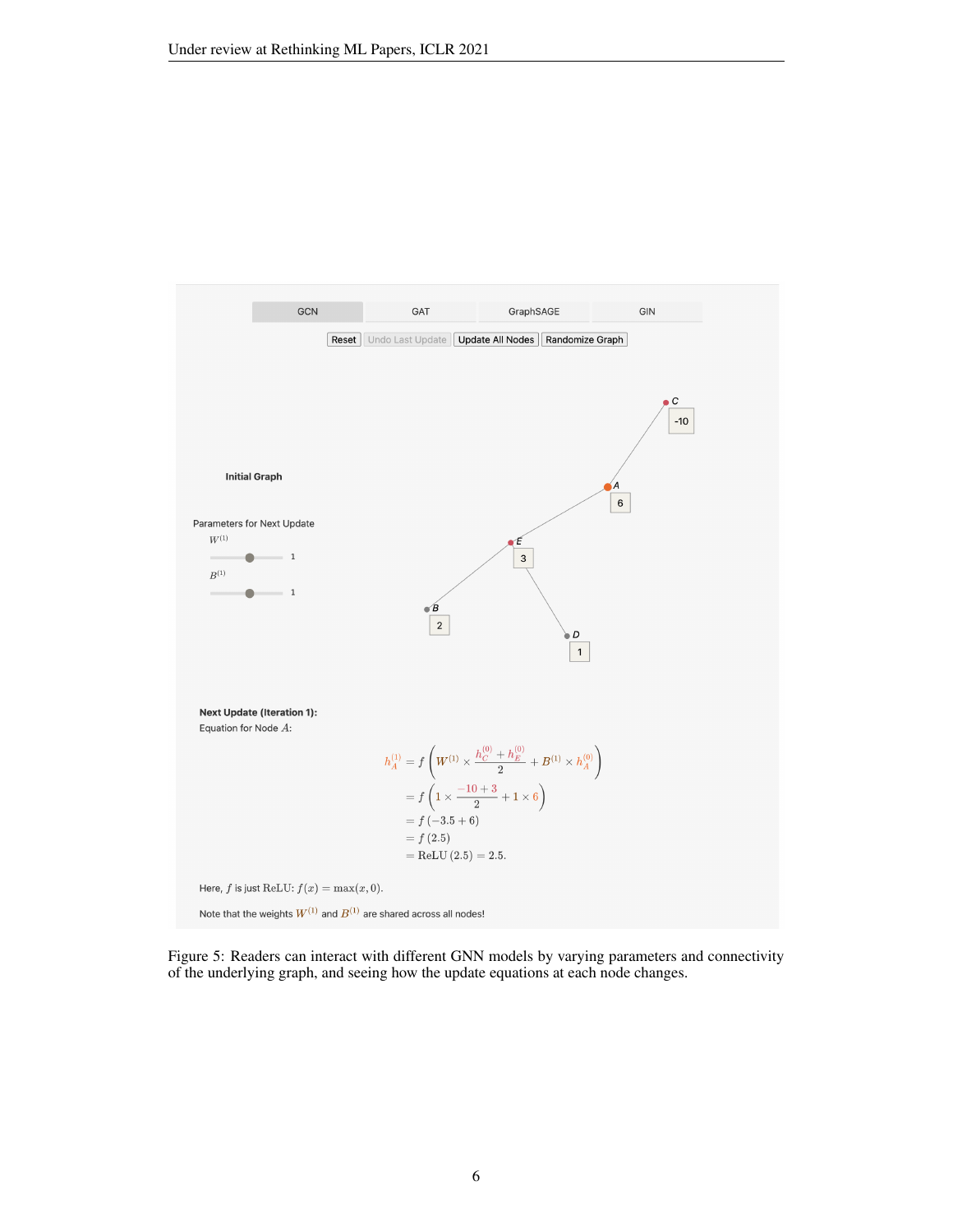

<span id="page-6-0"></span>Figure 6: Comparing CNN and GCN models at different levels of overparametrization. Readers can update the input grid (leftmost) by clicking on the individual cells to toggle them, and see how predictions (middle) change.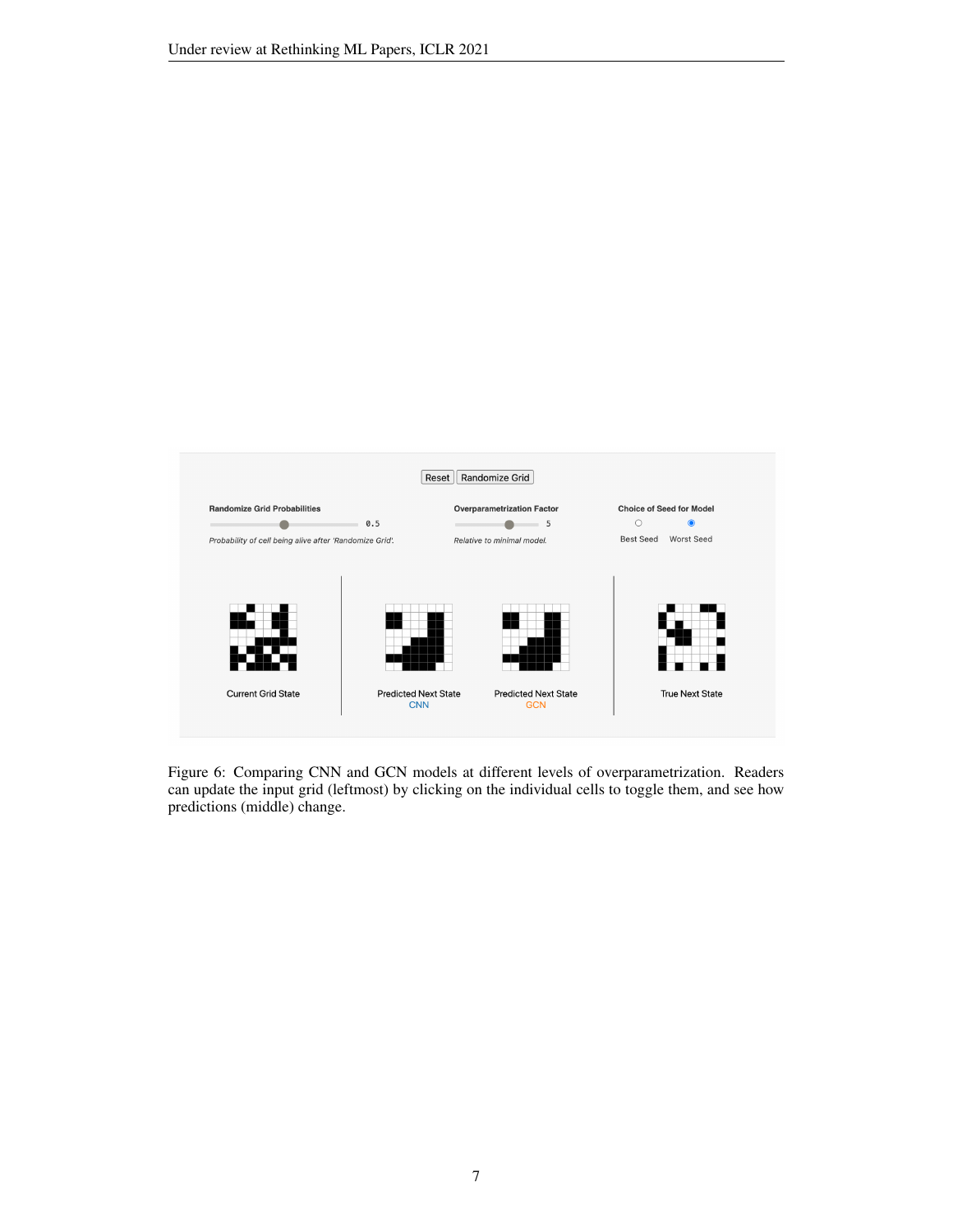# <span id="page-7-0"></span>3 CHALLENGES

Here, we talk about the challenges we faced as creators of interactive content:

- The lack of established high-level libraries to build interactive visualizations. Authors often need to write their own (often un-reusable) code for generating visualizations as they want to. Here too, we have coded all of our visualizations using the popular low-level JavaScript library  $d3.$  js, but we often wished for an interface where we could define high-level objects (such as graphs) and operations on them, instead of creating all of the necessary building blocks from scratch. To help others interested in creating such visualizations, we have created [ObservableHQ](https://observablehq.com/) notebooks, which can be modified and embedded into any webpage, emphasizing the benefits of code reuse.
- The need for familiarity with web-development technologies. This article would not be possible without understanding how content is rendered and displayed in the user's browser. With interactive elements, authors need to ensure that user input can be captured without being frustrating to use. It is generally required for modern webpages to be responsive in nature: they must be appropriately viewable at all screen sizes and resolutions. Webpages need to be designed to work just as well across different browsers. Figuring out how to meet all of these constraints can be challenging to authors who have never worked with these tools before.
- The process of designing visualizations themselves. As authors, we often deliberated on how much control to provide the readers with for our interactive tools. Adding too many inputs can confuse the reader, especially given the somewhat limited input options (sliders, buttons, checkboxes) that modern browsers provide. Adding too few reduces the flexibility of the tool, and can leave the reader feeling excessively restricted. Performing case-studies to identify the right 'amount' of interactivity can be helpful for more expansive tools, if time-consuming.
- The process of converting models to run in the browser. Generally, models are defined and trained using high-level frameworks in Python, which cannot be immediately deployed to the browser in JavaScript. TensorFlow provides a convertor wizard, which eases the process, but authors still need to write code to allow user input, process these inputs and return outputs from the model - all of which are additional non-trivial steps that authors need to spend effort on. These steps would look very different if, for example, PyTorch was used instead of TensorFlow, indicating the need for a framework-agnostic model conversion and execution library.

Dealing with these major challenges is necessary before interactive articles can truly become widespread. We believe that solutions that help authors (such as better input components) are likely to benefit readers in their learning experience, as well.

# <span id="page-7-1"></span>4 ACCESSIBILITY

To evaluate the accessibility of our exhibit, we have used the Web Content Accessibility Guidelines (WCAG) 2.1, which have three levels of accessibility (A, AA and AAA). While our exhibit has been completely validated for W3C compliance<sup>[5](#page-7-2)</sup>, there are some areas that still need improving to meet our target of the AA level:

## CRITERIA 2.1.1: KEYBOARD

Certain visual components require clicks via a mouse. We are working on enabling keyboard access for these components. Currently, we have provided 'Randomize Inputs' in these components which allow for the browser to provide these inputs on behalf of the reader.

<span id="page-7-2"></span><sup>5</sup>We used <https://validator.w3.org/nu/> for checking W3C compliance.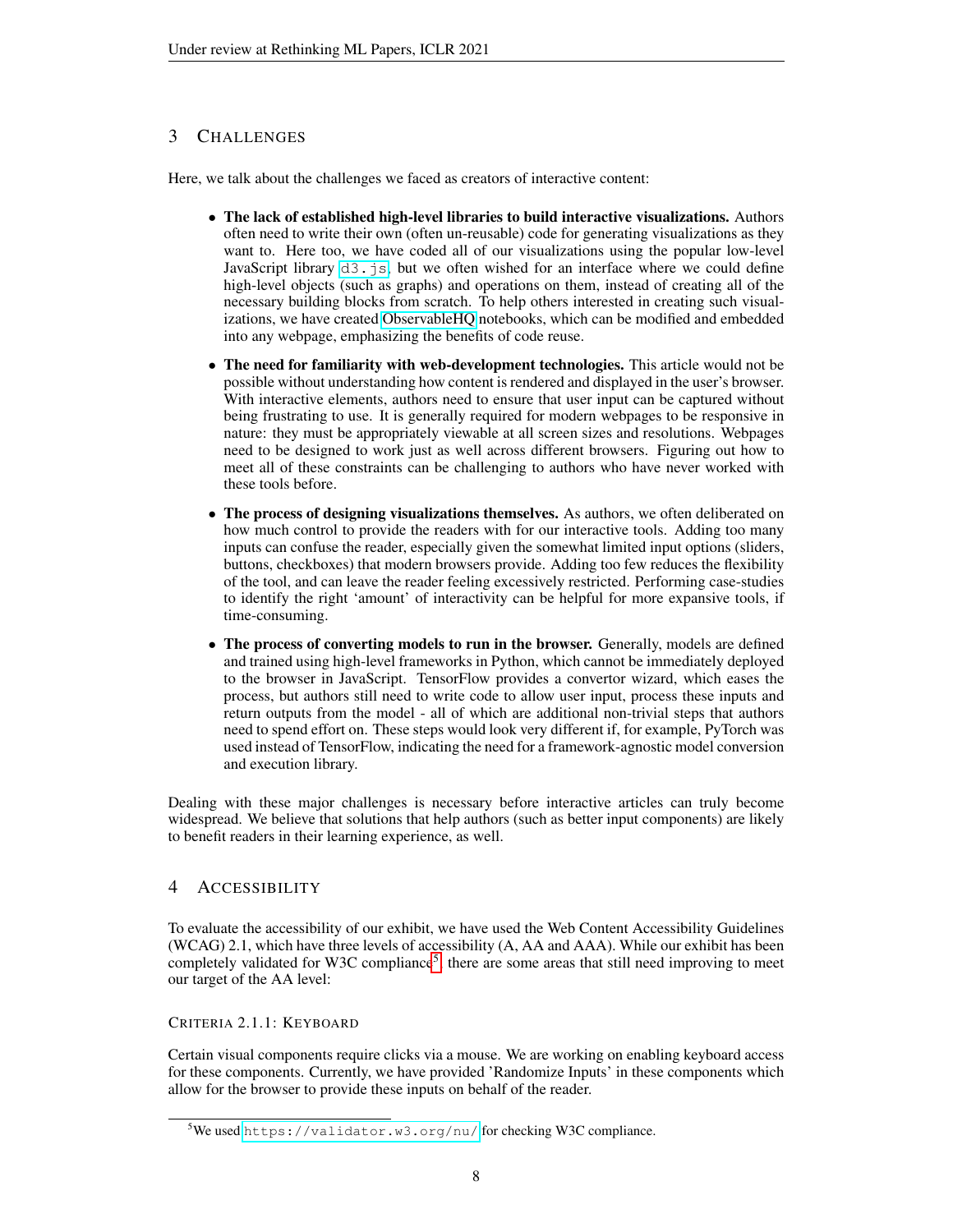## CRITERIA 2.4.7: FOCUS VISIBLE

Certain sliders don't get highlighted when they receive focus. However, each slider is annotated with text which does change when the slider is moved.

# <span id="page-8-0"></span>5 FINAL THOUGHTS

Finally, we analyze the medium for interactive articles on the web, from various perspectives:

- Presentation: Interactive articles, if designed correctly, can often convey significantly more information than elaborately designed static content. By allowing readers to interact independently with inputs, and see the outputs for themselves, interactive articles facilitate the understanding of difficult concepts. The helpfulness of interactivity for students in the learning process has already been studied in a formal setting (see [Barker](#page-9-9) [\(1994\)](#page-9-9) and [Lau](#page-9-10)[rillard](#page-9-10) [\(2013\)](#page-9-10)): our exhibit is a push in the direction to make interactive articles themselves seen as valuable research products.
- Review cycle: Interactive articles can be reviewed and edited similar to 'ordinary' research articles, as best shown by [Distill,](https://distill.pub/) an online journal that publishes many interactive articles, which uses [GitHub](https://github.com/) for both version control and conversations between reviewers and authors. If designed correctly, interactive articles should not be more difficult to use for reviewers not familiar with the new medium, but this requires authors to consider their design choices and implementations carefully. While Distill uses a single-blind review system, it is definitely possible to ensure fully anonymous peer reviews, with additional effort on the part of the authors to ensure the additional tools and services they use (such as [ObservableHQ](https://observablehq.com/) here) do not reveal their identity. However, there are often certain unique characteristics of visualizations designed by a specific author (such as the color schemes, the styling of components, the way user interaction is designed), which are not otherwise apparent when dealing with static diagrams. This can potentially create an additional challenge with interactive articles: leakage of author identity, which can break anonymity in the peer review process.
- Bibliometrics: Interactive articles that are officially published can be cited just as any other research articles. What about unpublished 'draft' work that is still relevant to the research community but will need time to be vetted by the peer review process? For 'traditional' research articles, this need is fulfilled by online repositories such as [arXiv](https://arxiv.org/) which provides access and cite-ability to unpublished content in the form of static PDFs. A similar service for interactive articles would be very useful for the field as a whole.
- Interoperability: Interactive articles can be snapshotted to get a static view of the article, if absolutely needed. Here, we have used ObservableHQ notebooks to embed our interactive content. This gives us the immensely useful ability to embed these visualizations from the article into any other webpage: enhancing their scope beyond the article itself.
- **Durability**: Interactive articles, for now, remain tied to web services. While it is unlikely that these services will vanish, given their increasing adoption across the world, an archival system (such as arXiv above) independent of publishing bodies, can help alleviate concerns of interactive content simply vanishing.
- Limitations: Beyond the challenges for authors listed out in the last section, interactive articles, such as ours, unfortunately remain accessible only to those with access to the web. Identifying a mechanism to convert interactive article into static content with equivalent 'explaining power' is an important challenge for the community to deal with. This will allow interactive articles to piggyback on the modes of distribution designed originally for static content. Even augmenting existing systems to support interactive media will enable these articles to reach a much broader audience.

Here, we have taken great advantage of the interactive medium as a pedagogical tool to explain complex GNN concepts. However, interactive articles undeniably require more effort to create, and come with unique challenges of their own. Dealing with these challenges is important for interactive articles to become more widespread and recognized as true research output.